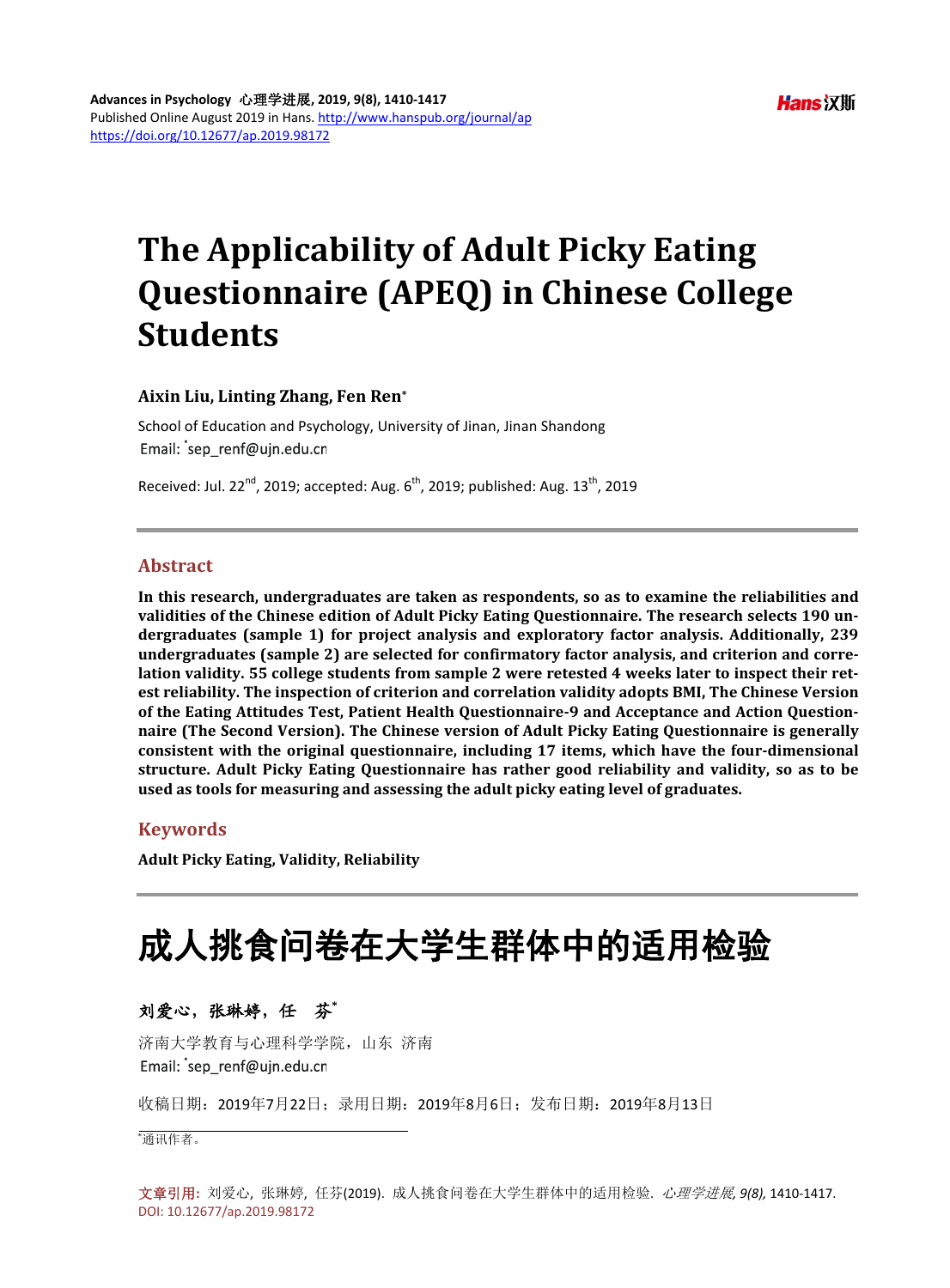## 摘 要

本研究以大学生为被试,对成人挑食问卷**(Adult Picky Eating Questionnaire, APEQ)**中文版进行适用性 检验。研究随机选取**190**名大学生**(**样本**1)**用于项目分析和探索性因子分析,另选取**239**名大学生**(**样本**2)** 用于验证性因子分析、效标关联效度检验,其中来自样本**2**的**55**名大学生**4**周后进行重测,检验其重测信 度。效标关联效度的检验采用**BMI**指数、进食态度问卷中文版、病人健康问卷抑郁量表、接纳与行动问 卷第二版。中文版成人挑食问卷与原问卷大体一致,包括**17**个条目,具有四维结构。成人挑食问卷中文 版具有较好的信度和效度,可以作为测量和评估中国大学生挑食行为的工具。

## 关键词

成人挑食行为,效度,信度

Copyright © 2019 by author(s) and Hans Publishers Inc. This work is licensed under the Creative Commons Attribution International License (CC BY). <http://creativecommons.org/licenses/by/4.0/>

 $\odot$ Open Access $\left(\mathrm{cc}\right)$ 

## **1.** 问题提出

挑食(Picky Eating, PE)被定义为人们因对食物的排斥而导致摄入的食物数量不足或种类不足 [\(Galloway, Lee, &](#page-7-0) Birch, 2003[; Lewinsohn et al., 2010\)](#page-7-0)。儿童时期的挑食(PE)是父母的一种压力源,经常引 起父母的焦虑[\(Mascola, Bryson, & Agras, 2010\)](#page-7-1)。研究发现,PE 与减少饮食种类、水果和蔬菜的消费有关 [\(Dovey, Staples, Gibson, & Halford, 2008\)](#page-6-0),并且会增加便秘的几率[\(Anne et al., 2015\)](#page-6-1)。PE 大多是儿童一种 正常的行为,很少是病态的[\(Eddy et al., 2015\)](#page-6-2),并且挑食行为会在儿童时期逐渐减弱(Dovey et al., 2008; [Norris, Spettigue, & Katzman, 2016\)](#page-6-0)。然而,也有研究表明,心理健康问题(焦虑、抑郁和注意力缺失多动 障碍)和儿童挑食(PE)之间存在联系[\(Zucker et al., 2015\)](#page-7-2), 挑食可能是一个重大的健康隐患。

迄今为止,绝大多数对 PE 研究局限于儿童群体,且研究方法不尽相同,结构也不一致[\(Boquin,](#page-6-3)  [Moskowitz, Donovan, & Lee, 2014; Dovey et al., 2008; Tharner et al., 2014\)](#page-6-3)。然而,美国精神病学协会(2013) 精神疾病诊断与统计手册第五版(DSM-5;美国精神病学协会,2013)研究表明,PE 可能对一些成年人的 心理健康有重要影[响](#page-7-3)[\(Kauer, Pelchat, Rozin, & Zickgraf, 2015; Wildes, Zucker, & Marcus, 2012\)](#page-7-3)。在 DSM-5 中,成年挑食者表现出进食或喂食障碍(例如明显缺乏对饮食或食物的兴趣,基于食物的感官特征来回避 食物,担心进食的不良后果等),表现为持续地未能满足适当的营养和/或能量需求,同时伴有体重明显减 轻, 或显著的营养缺乏, 或依赖胃肠道喂养或口服营养补充剂, 或显著地干扰了心理社会功能, 并且该 障碍不能用缺乏可获得的食物或有关的文化认可的实践来更好的解释,或归因于并发的躯体疾病或用其 他精神障碍来更好地解释,则可诊断为回避性限制饮食摄取障碍(Avoidant/Restrictive Food Intake Disorder, ARFID;美国精神病学协会,2013)。DSM-5 中 ARFID 的标准比较宽泛,仅有两项实证研究和一些案例 研究支持这一关于成人的诊[断](#page-7-3)[\(Kauer et al., 2015; Wildes et al., 2012\)](#page-7-3)。

现有的研究表明,与非挑食者相比,自认为是挑食者的成人饮食特点是缺乏食物多样性、拒绝新食 物、因味道、质地或外观而拒绝进食、避免食用混合的食物、社交饮食焦虑等等[\(Kauer et al., 2015\)](#page-7-3)。成 人挑食者的强迫症(obsessive-compulsive disorder, OCD)症状明显高于非挑食者,且更有可能有高的临床抑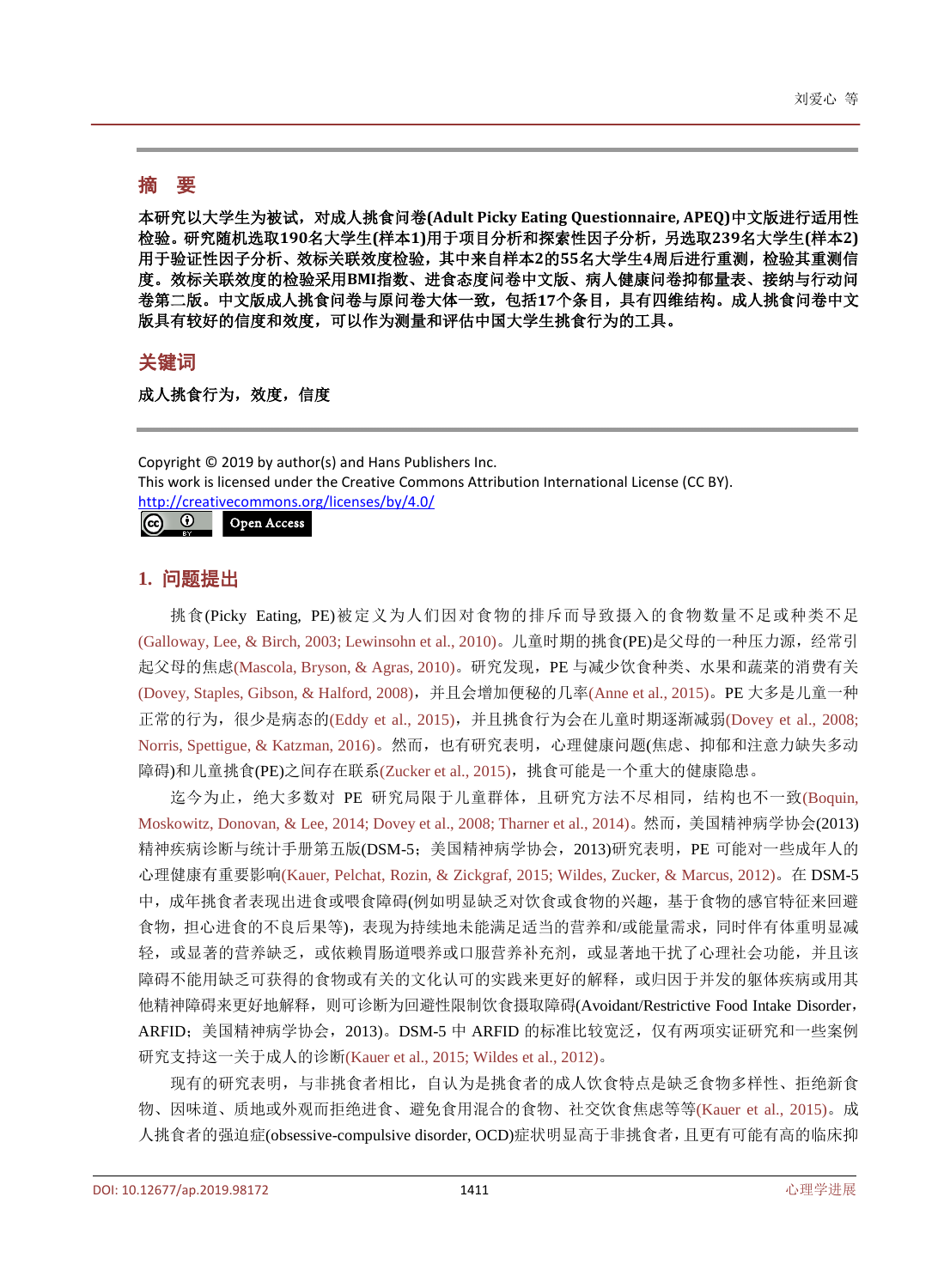郁症状得分[\(Kauer et al., 2015\)](#page-7-3)。[Wildes](#page-7-4) 等人(2012)发现成人 PE 似乎不同于其他类型的饮食障碍,因为挑 食者报告的社交饮食焦虑水平明显更高,从行为和病因学上来说,挑食与神经性厌食症、神经性贪食症 和暴食症等相关的进食障碍是不同的[\(Wildes et al., 2012\)](#page-7-4)。

近年来国内对进食问题的研究越来越受到关注,进食相关的测量工具也得到了初步的发展,如进食 态度问卷([王冰莹,陈健芷,刘勇,刘杰,](#page-6-4)&郭婷,2015),进食行为问卷([李勇男,刘勇,](#page-6-5)&鲍杰,2018), 学龄前儿童饮食行为量表([杨显君,江逊,张玉海,孙丽君,王长军,](#page-6-6)&尚磊,2012)等,均推进了相关领 域的深入研究。截止目前,对 DSM-5 新纳入的 ARFID 的研究很少,需要更多的研究证实这种诊断在成 人中的有效性,以及需要研究成人中存在问题的 PE 行为的预测因子和后果。

考虑到国内仍缺乏系统的挑食行为方面的有效评估工具,探讨 APEQ 在中国文化背景下的信、效度, 一方面可以为相关进食理论提供支持,另一方面可以建立一个简单的成人 PE 的多维度测量方法,以确定 成人 PE 的各个方面是否与不同的心理社会变量相关,可以为测量中国被试的挑食行为提供可靠而有效的 工具。

因此,本研究对成人挑食问卷(Adult Picky Eating Questionnaire, APEQ)进行翻译和回译,在大学生群 体中进行了初步修订,并检验量表的信效度,以期为后续相关研究提供一个新的测量工具。

## **2.** 研究方法

## **2.1.** 被试

样本 1:项目分析和探索性因素分析的被试来自山东地区某所大学,随机取样,共发放问卷 200 份, 收回有效问卷 190 份。其中,男生 59 人、女生 124 人,缺失值 7 人, 以大二学生为主,年龄 18~22 岁, 平均年龄为 19.43 ± 2.00 岁。

样本 2: 验证性因素分析的被试来自山东地区某所大学,随机取样,共发放问卷 250 份, 剔除无效 问卷 11 份后,回收有效问卷 239 份。其中,男生 75 人、女生 145 人,缺失值 19 人;文科生 50 人、理 科生 166 人, 其他 18 人; 年龄 16~21 岁, 平均年龄为 18.29 ± 0.69 岁。

使用样本 2 进行效标关联效度检验,选取的效标为 BMI 指数、进食态度问卷、病人健康问卷抑郁量 表、接纳与行动问卷第二版。间隔 4 周后,根据样本 2 被试留下的联系方式(电话、邮箱等), 选取 55 人 进行中文版 APEQ 重测,用于检验重测信度,其中,男生 43 人, 女生 11 人, 缺失值 1 人; 文科生 55 人、理科生 0 人;年龄 17~20 岁,平均年龄为 18.33 ± 0.61 岁。

#### **2.2.** 研究工具

## **2.2.1.** 成人挑食问卷**(APEQ)**中文版

在本研究中,中文版 APEQ 是对英文版成人挑食问卷[\(Ellis et al., 2016\)](#page-6-7)汉化后的版本。原 APEQ 共 23 个条目,英文版 APEQ 包括 4 个因素,分别是食物呈现形式、食物多元化、用餐抵触和味觉厌恶。问卷 采用采用 5 点计分,1 = "从不",5 = "总是",各分问卷得分越高代表相应的挑食行为水平越高。对 原英文版 APEQ 依据中国文化背景及语言表达习惯进行翻译和回译,最后,经过 3 名专家多次校对无异 议后确定中文版 APEQ。

#### **2.2.2.** 效标

进食态度问卷中文版(The Chinese Version of the Eating Attitudes Test, EAT-19) ([王冰莹等,](#page-6-4) 2015): 共 19 个条目, 分为节食、贪食与食物关注、食物内容的知觉和代偿行为 4 个因子, 采用 Likert 6 点计分, 主要测量个体进食态度和行为的异常程度,该问卷的内部一致性系数(*α*)为 0.88。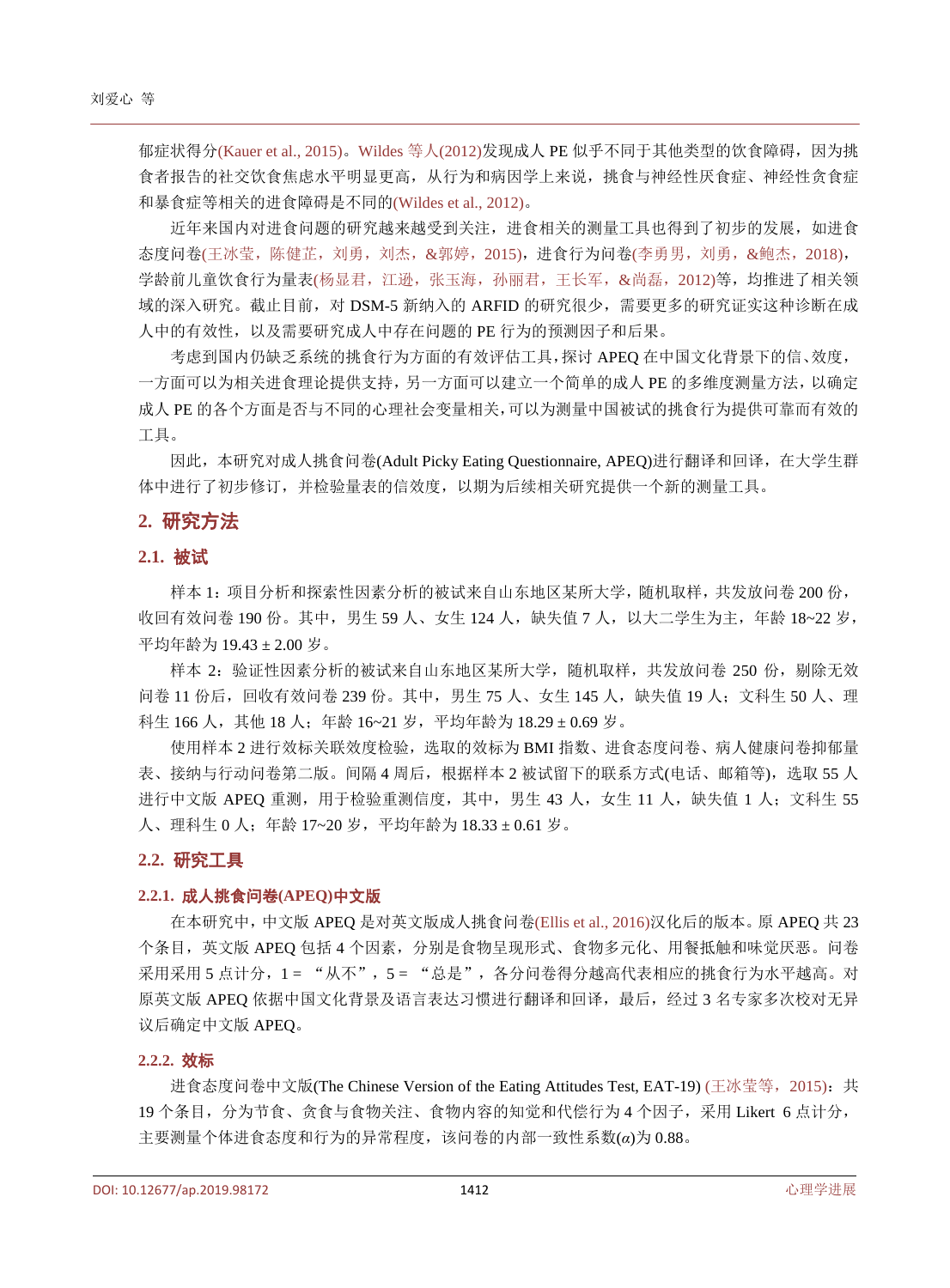病人健康问卷抑郁量表(Patient Health Questionnaire-9, PHQ-9) (胡星辰, 张迎黎, 梁炜, 张红梅, & [杨世昌,](#page-6-8)2014):该量表是有 9 个条目的抑郁自评问卷。评估被试过去两周的感受。9 个条目反映的是 DSM-IV 标准中的抑郁症(Major Depressive Disorder, MDD),每个条目分为 0~3 分 4 级评分。问卷总分为 9个条目的总和,范围 0~27 分,得分越高表示抑郁症状越严重。PHQ-9 已经被翻译成中文,在中国成年 人群中的信度和效度已经得到证实([戴琴等,](#page-6-9)2015[;徐勇,吴海苏,](#page-6-9)&徐一峰,2007[;于悦,郭昫澄,周](#page-6-10) [明洁,贺琼,](#page-6-10)&张建新,2017)。

接纳与行动问卷第二版(Acceptance and Action Questionnaire—The Second Version, AAQ-II)中文版量 表([曹静,吉阳,](#page-6-11)&祝卓宏,2013)用于评价经验性回避程度。共 7 个条目,采用 1 (从未)~7 (总是)点计分, 分数越高,经验性回避程度越高,该问卷的内部一致性系数(*α*)为 0.88。

#### **2.3.** 统计方法

采用 SPSS25.0 进行数据录入和整理,采用主轴法和 Promax 斜交旋转法进行探索性因子分析,Pearson 积差相关进行效标关联效度、各因子相关和重测信度检验,用 Cronbach's *α* 系数评估内部一致性信度, 然后运用 Jamovi0.9.5.15 进行验证性因素分析。

## **3.** 结果

#### **3.1.** 项目分析

对样本 1 的数据进行项目分析, 各项目难度大体处于 0.3~0.7 之间, 说明题目难度控制适中; 根据各 项目题总相关系数小于 0.2 且删除后整体 Cronbach's *α* 系数增加的原则对题目进行删减,删除不符合条件 的 6 个条目, 原条目 2 "对于每种食物, 我只挑其中几类来吃(例如, 水果中只吃香蕉和苹果)"、原条目 8"我喜欢吃任何混合或者含有多种原料的食物"、原条目 16"相比吃东西,我通常觉得我有更好的事 情可以做"、原条目 20 "我喜欢那些只有甜味和咸味而没有其他强烈味道的食物"、原条目 21 "我更喜 欢坚硬的、干燥的或脆酥的食物质地"和原条目 22 "我避免吃糊状或滑滑的食物",最终保留 17 项条 目。

## **3.2.** 效度检验

#### **3.2.1.** 探索性因素分析

样本适切性检验 KMO 值为 0.78, Bartlett 球形检验值为 663.8 (p < 0.001), 数据适合进行探索性因素 分析。采用主轴法萃取因素、Promax 斜交旋转方法对 17 个条目进行因素分析,参考碎石图及平行分析 的结果([图](#page-4-0) 1), 提取特征根大于 1 的 4 个因子, 共解释 36.1%的变异量, 得到 17 个条目的问卷。因子载 荷的结果显示:各个项目的因素负荷均高于 0.3,且无多重负荷的条目([表](#page-4-1) 1)。其中,食物多元化因子包 括 6 个条目,方差解释率为 11.45%,用餐抵触因子包括 5 个条目,方差解释率为 9.57%;味觉厌恶因子 共 3 个条目, 方差解释率为 8.25%; 食物呈现方式因子共 3 个条目, 方差解释率为 6.85%。另外, 删题前 后总分的相关 0.97 ( $p < 0.001$ ), 说明删除题目没有造成显著影响。

#### **3.2.2.** 验证性因素分析

采用 Jamovi0.9.5.15, 利用样本 2 的数据对 APEO 四因子结构进行验证性因子分析。结果, 测量模型 的拟合指标  $X^2$ /df = 1.514, CFI = 0.929, TLI = 0.912, RMESA = 0.046, 达到模型拟合良好的统计学标准。

#### **3.2.3.** 效标关联效度

采用 BMI、PHQ-9、AAQ-II 和 EAT-19 进行效标效度检验, 结果[见表](#page-4-2) 2。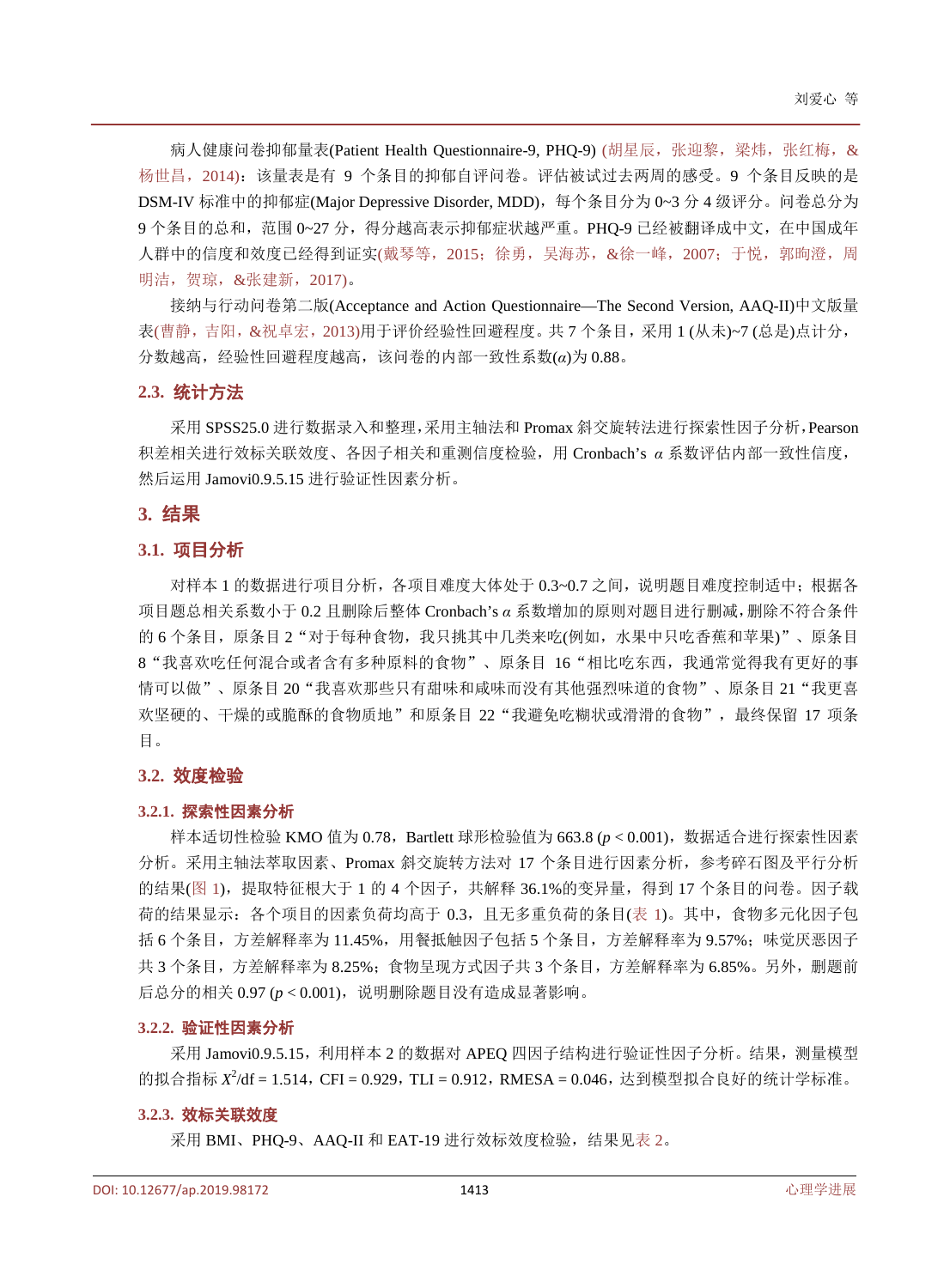<span id="page-4-0"></span>

**Figure 1.** Sample 1 parallel analysis 图 **1.** 样本 1 平行分析结果

<span id="page-4-1"></span>**Table 1.** The factor, factor loading and communalities of the APEQ 表 **1.** APEQ 的因子、因子载荷及共同度

| 食物多元化          |      | 用餐抵触 |      | 味觉厌恶 |      | 食物呈现形式 |      |
|----------------|------|------|------|------|------|--------|------|
| 条目             | 负荷   | 条目   | 负荷   | 条目   | 负荷   | 条目     | 负荷   |
| $\mathbf{I}$   | 0.56 | 10   | 0.61 | 15   | 0.58 | 7      | 0.37 |
| $\overline{c}$ | 0.63 | 11   | 0.52 | 16   | 0.64 | 8      | 0.54 |
| 3              | 0.60 | 12   | 0.50 | 17   | 0.42 | 9      | 0.57 |
| 4              | 0.52 | 13   | 0.44 |      |      |        |      |
| 5              | 0.51 | 14   | 0.56 |      |      |        |      |
| 6              | 0.43 |      |      |      |      |        |      |

#### <span id="page-4-2"></span>**Table 2.** The criterion-related validity of the APEQ 表 **2.** APEQ 的效标关联效度

|               | 食物多元化     | 用餐抵触      | 味觉厌恶      | 食物呈现形式    |
|---------------|-----------|-----------|-----------|-----------|
| <b>BMI</b>    | $-0.02$   | 0.06      | 0.07      | 0.07      |
| PHO-9         | $0.30***$ | $0.39***$ | $0.14^*$  | 0.11      |
| $AAO-I$       | $0.27***$ | $0.35***$ | $0.23***$ | $0.26***$ |
| 节食            | $0.27***$ | $0.25***$ | $0.29***$ | $0.16^*$  |
| 贪食与食物关注       | $0.34***$ | $0.24***$ | $0.19***$ | $0.23***$ |
| 代偿行为          | $0.17***$ | $0.29***$ | $0.38***$ | $0.29***$ |
| 食物内容的知觉       | $0.23***$ | $0.30***$ | $0.28***$ | $0.23***$ |
| <b>EAT-19</b> | $0.32***$ | $0.34***$ | $0.35***$ | $0.27***$ |

注: BMI 即身体质量指数, PHO-9 为病人健康问卷抑郁量表, AAO-II 为接纳与行动问卷第二版, EAT-19 为进食态度问卷中文版(包括四个 因子)。<sup>\*</sup>*p* < 0.05; <sup>\*\*</sup>*p* < 0.01; <sup>\*\*\*</sup>*p* < 0.001 (下同)。

## **3.3.** 信度检验

## **3.3.1.** 内部一致性信度

中文版 APEQ 总问卷 Cronbach's α 系数为 0.81,原量表总问卷 Cronbach's α 系数为 0.86,中文版 APEQ 与原问卷的内部一致性信度接近,内部同质性较高,达到了较好的内部一致性水平。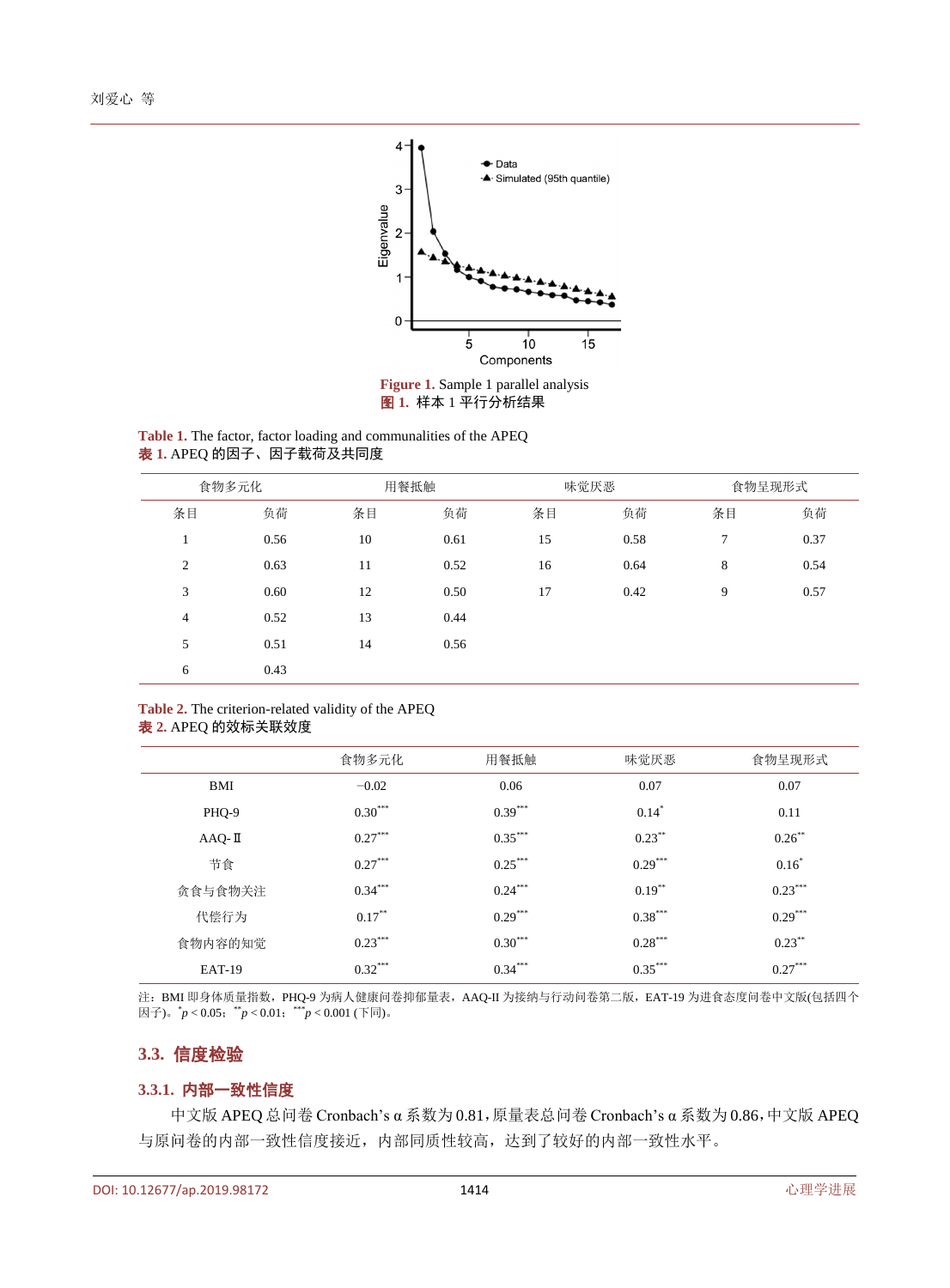#### **3.3.2.** 重测信度

中文版 APEQ 间隔 4 周后的重测信度为 0.79。分维度食物呈现形式、食物多元化、用餐抵触和味觉 厌恶的重测信度分别为 0.68、0.73、0.60 和 0.53,其中食物呈现形式和多元化维度的重测信度较好,其 余维度的重测信度较差但仍在可接受范围内。

#### **4.** 讨论

英文版 APEQ 是基于成人挑食行为研究的基础上,严格依据心理测量学的程序编制测量成人挑食行 为的简易多维问卷。本研究对问卷进行翻译和回译,并根据被试评定的结果进一步确定了问卷的项目和 结构,提供了相关的信效度指标,为中文版 APEQ 的应用奠定基础。

### **4.1.** 项目分析

项目分析中,各项目难度控制适中;除第 2、8、16、20、21、22 题不满足各项目题总相关系数大于 0.2 且删除后整体 Cronbach's *α* 系数增加的条件外,其余项目的题总相关系数均为中高等程度的相关,因 此删去 6 道题,保留了问卷的 17 项条目。

#### **4.2.** 效度分析

在探索性因素分析中,各个项目的因素负荷均高于 0.3,且无跨因素负荷的条目。另外,删题前后总分 的相关为 0.97,高相关,因此删题不会对挑食行为的测量造成影响[\(Taylor, 1990\)](#page-7-5)。进一步提取食物呈现形式、 食物多元化、用餐抵触、味觉厌恶 4 个公因子,累积方差解释率为 36.1%,解释的变异量较少,低于 50%的 标准[\(Henson & Roberts, 2006\)](#page-7-6),但王登峰、崔红等人对中国人人格量表进行信效度检验的研究中同样出现了 32.35%的累积方差解释率(王登峰&[崔红,](#page-6-12)2004),因此本研究的结果是可以接受的。随后的验证性因素分析 证明,中文版 APEQ 的 4 因子结构在各项指标上符合统计标准,因此该量表具有良好的结构效度。另外, 与原版问卷的 4 因子结构相比,本修订仍得到 4 因子结构且因子命名不变,但各因子所包含的项目发生了变 化。如原属于食物呈现形式因子的条目 11"我不会吃别人碰过的食物"和条目 13"看到某些食物后,我会 畏缩、哭泣或呕吐"归入用餐抵触因子中,条目 7"我对特定的食物有强烈的偏好"归入食物多元化因子中, 这可能是由于这些项目并没有明显反映出挑食者对特定食物呈现形式的偏好,条目 11 和条目 13 都反映了挑 食者对某些特定食物的抵触情绪,条目 7 关于挑食者对特定食物偏好的描述也反映了挑食者的饮食缺乏多元 化。但总体而言,各个因子所包含的项目没有太大变化,本研究结构与原版问卷结构不冲突。

本研究参考 APEQ 英文版的开发方式,采取了 BMI、病人健康问卷抑郁量表、接纳与行动问卷第二 版和进食态度问卷中文版作为校标,检验中文版 APEQ 的校标关联效度。结果显示,BMI 与中文版 APEQ 各分维度不存在显著相关,与前人的研究一[致](#page-6-7)[\(Ellis, Galloway, Webb, & Martz, 2016; Ellis, Zickgraf, Gal](#page-6-7)loway, Essayli, & Whited, 2018; [K](#page-7-3)auer et al., 2015[; Mallan, Fildes, Garcia , Drzezdzon, Sampson, & Llewellyn,](#page-7-3)  2017),但也有其他研究显示挑食行为与体重呈负相关。这可能是由于一些挑食者只是在短期内表现出较 严重的挑食行为,不足以引起较大的体重下降,而另一些挑食者的挑食行为是长期的,其体重明显偏低 于正常人[\(Barse et al., 2015\)](#page-6-13)。另外,抑郁量表和接纳与行动问卷得分与中文版 APEQ 各分维度得分呈显 著中等正相关,与原版问卷的研究结果一致[\(Ellis et al., 2016\)](#page-6-7)。进食态度总分与中文版 APEQ 各分维度呈 显著正相关,其中食物内容的知觉维度与中文版 APEO 各因子的相关均较高,表明挑食者较关注食物的 品质和口感,与 Jane Kauer 的研究结果一致[\(Kauer et al., 2015\)](#page-7-3)。

## **4.3.** 信度分析

中文版 APEQ 的信度分析结果显示,整体内部一致性信度为 0.81,与原版问卷的整体信度系数相近,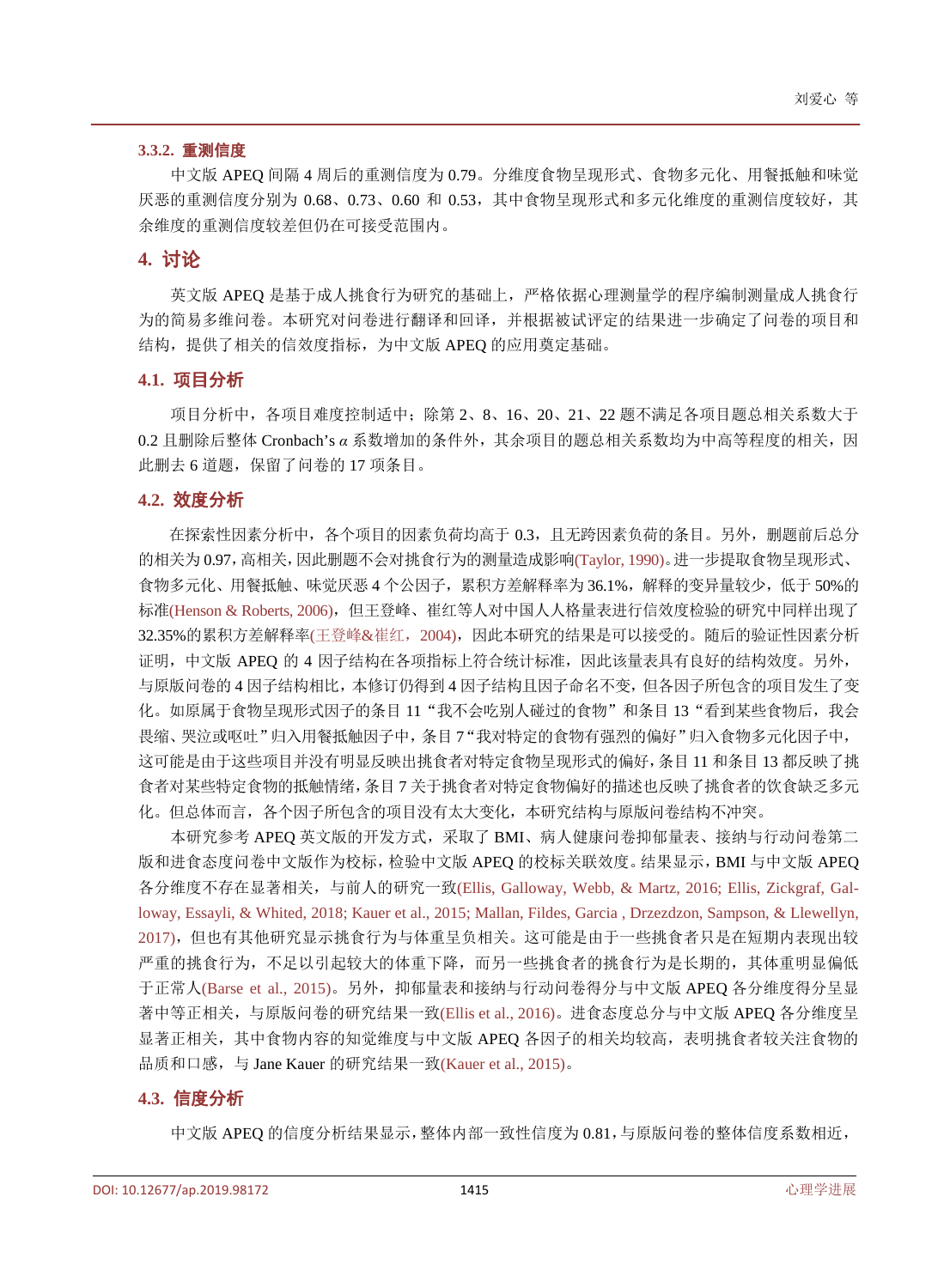量表的内部同质性较高,达到了较好的内部一致性水平。4 周后中文版 APEO 的重测信度为 0.79,除味 觉厌恶维度的重测信度为 0.53 外,各分维度的重测信度均在 0.6~0.8 之间,说明该问卷的重测信度较好, 测量稳定性较好。其中味觉厌恶的重测信度较低,这可能是由于对食物的味觉偏好会受到个体与食物的 接触经验影响[\(Birch, 1999\)](#page-6-14),测试间隔中的饮食经历引起了较大的误差,因此这一维度的重测信度较低。

综上,修订后的中文版 APEQ 总共有 17 道条目,分为食物多元化、用餐抵触、味觉厌恶、食物呈现 方式四个因子,在信度和效度上都达到了测量学的要求,可作为大学生群体中测量挑食行为的有效工具。

## 基金项目

本论文得到济南大学博士基金(B1706)资助。

## 参考文献

<span id="page-6-11"></span>曹静, 吉阳, 祝卓宏(2013). 接纳与行动问卷第二版中文版测评大学生的信效度. 中国心理卫生杂志*, 27(11),* 873-877.

- <span id="page-6-9"></span>戴琴, 冯正直, 许爽, 谢钧润, 刘可愚, 于永菊, 等(2015). 正性负性信息注意量表中文版测试大学生样本的效度和信 度. 中国心理卫生杂志*, 29(5),* 395-400.
- <span id="page-6-8"></span>胡星辰, 张迎黎, 梁炜, 张红梅, 杨世昌(2014). 病人健康问卷抑郁量表(PHQ-9)在青少年中应用的信效度检验. *四川* 精神卫生*, 27(4),* 357-360.

<span id="page-6-5"></span>李勇男, 刘勇, 鲍杰(2018). 中文版荷兰进食行为问卷在中国大学生群体中的适用. 中国临床心理学杂志*, 26(2),* 277-281.

- <span id="page-6-4"></span>王冰莹, 陈健芷, 刘勇, 刘杰, 郭婷(2015). 进食态度问卷中文版测评大学生样本的效度和信度. 中国心理卫生杂志*, 29(2),* 150-155.
- <span id="page-6-12"></span>王登峰, 崔红(2004). 中国人人格量表的信度与效度. 心理学报*, 36(3),* 347-358.
- 徐勇, 吴海苏, 徐一峰(2007). 病人健康问卷抑郁量表 PHQ9 在社区老年人群中的应用——信度与效度分析. *上海精* 神医学*, 19(5),* 257-259.
- <span id="page-6-6"></span>杨显君, 江逊, 张玉海, 孙丽君, 王长军, 尚磊(2012). 学龄前儿童饮食行为量表的编制与评价. 中国儿童保健杂志*, 20(8),* 682-685.
- <span id="page-6-10"></span>于悦, 郭昫澄, 周明洁, 贺琼, 张建新(2017). 国企员工工作 - 家庭平衡与抑郁状况的交叉滞后分析. *中国心理卫生杂* 志*, 31(10),* 820-824.
- <span id="page-6-1"></span>Anne, T., Jansen, P. W., Jong, K. D., Moll, H. A., Albert, H., Jaddoe, V. W. V., & Franco, O. H. (2015). Bidirectional Associations between Fussy Eating and Functional Constipation in Preschool Children. *Journal of Pediatrics, 166,* 91-96. <https://doi.org/10.1016/j.jpeds.2014.09.028>
- <span id="page-6-13"></span>Barse, L. M. D., Tiemeier, H., Leermakers, E. T. M., Voortman, T., Jaddoe, V. W. V., Edelson, L. R., & Jansen, P. W. (2015). Longitudinal Association between Preschool Fussy Eating and Body Composition at 6 Years of Age: The Generation R Study. *International Journal of Behavioral Nutrition Physical Activity, 12,* 1-8. <https://doi.org/10.1186/s12966-015-0313-2>
- <span id="page-6-14"></span>Birch, L. L. (1999). Development of Food Preferences. *Annual Review of Nutrition, 19,* 41-62. <https://doi.org/10.1146/annurev.nutr.19.1.41>
- <span id="page-6-3"></span>Boquin, M. M., Moskowitz, H. R., Donovan, S. M., & Lee, S. Y. (2014). Defining Perceptions of Picky Eating Obtained through Focus Groups and Conjoint Analysis. *Journal of Sensory Studies, 29,* 126-138. <https://doi.org/10.1111/joss.12088>
- <span id="page-6-0"></span>Dovey, T. M., Staples, P. A., Gibson, E. L., & Halford, J. C. G. (2008). Food Neophobia and "Picky/Fussy" Eating in Children: A Review. *Appetite, 50,* 181-193. <https://doi.org/10.1016/j.appet.2007.09.009>
- <span id="page-6-2"></span>Eddy, K. T., Thomas, J. J., Hastings, E., Edkins, K., Lamont, E., Nevins, C. M., & Becker, A. E. (2015). Prevalence of DSM-5 Avoidant/Restrictive Food Intake Disorder in a Pediatric Gastroenterology Healthcare Network. *International Journal of Eating Disorders, 48,* 464. <https://doi.org/10.1002/eat.22350>
- <span id="page-6-7"></span>Ellis, J. M., Galloway, A. T., Webb, R. M., & Martz, D. M. (2016). Measuring Adult Picky Eating: The Development of a Multidimensional Self-Report Instrument. *Psychological Assessment, 29,* 955. <https://doi.org/10.1037/pas0000387>
- Ellis, J. M., Zickgraf, H. F., Galloway, A. T., Essayli, J. H., & Whited, M. (2018). A Functional Description of Adult Picky Eating Using Latent Profile Analysis. *International Journal of Behavioral Nutrition Physical Activity, 15,* 109. <https://doi.org/10.1186/s12966-018-0743-8>